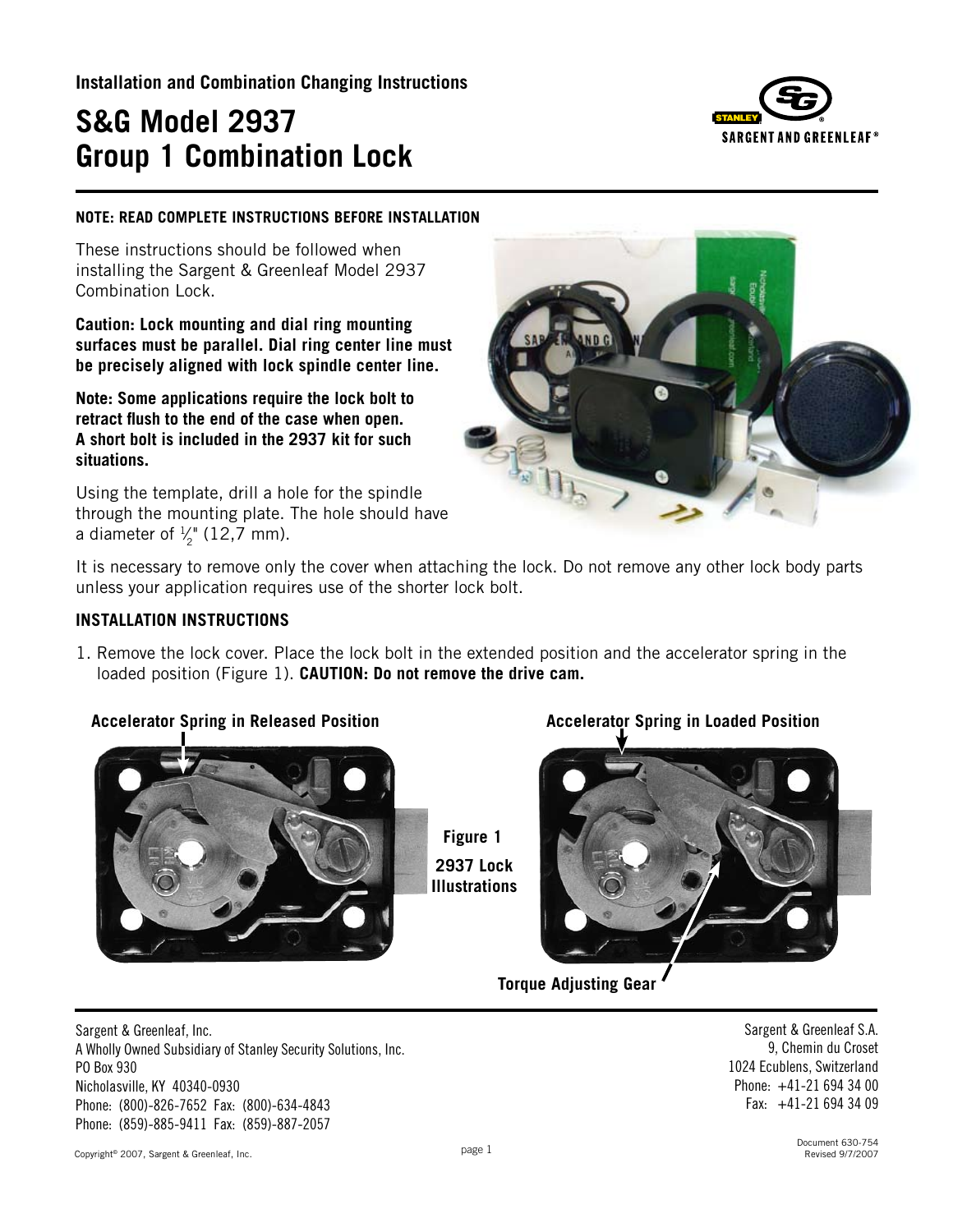2. A hardened steel washer is attached to the lock case at the spindle hole location (Figure 2). It should be left in place during lock installation. If it comes loose during shipping or handling, you will need to make sure it's in position in the case cavity provided for it before the lock body is attached to the safe's mounting plate (Figure 3). You may find it helpful to apply a thin film of grease or a small spot of glue to the underside of the washer to make it adhere to the lock case during the mounting process. Do not let grease or glue creep into the lock case.

**Figure 2 Figure 3**





- 2. Mount the lock in place with four  $\frac{1}{4}$ -20 attaching screws (provided). ⁄
- 3. Attach the dial ring by loosely installing the attaching screws to hold the dial ring in place for alignment. The dial ring opening index should be at the 12 o'clock center position.
- 4. To install the dial, hold the drive cam in place with one hand and thread the dial/spindle assembly into the cam until the dial comes to a stop against the surface of the dial ring.
- **Caution: When threading the dial into the cam, do not allow the cam to slide outward against the accelerator spring. The accelerator spring can be easily damaged in this manner.**



*(see arrow above), but is even when the dial ring is properly aligned. The center of a properly aligned dial ring is in perfect alignment with the center of the spindle hole in the drive cam.*

- 5. The alignment of the dial and ring is critical to the proper operation of the lock. Perfect alignment must be obtained. The dial should be flush and centered with the top surface of the dial ring for true centering (Figure 4).
- 6. Measure the excess spindle that projects beyond the drive cam (Figure 5).

**Figure 5**

**Excess Spindle**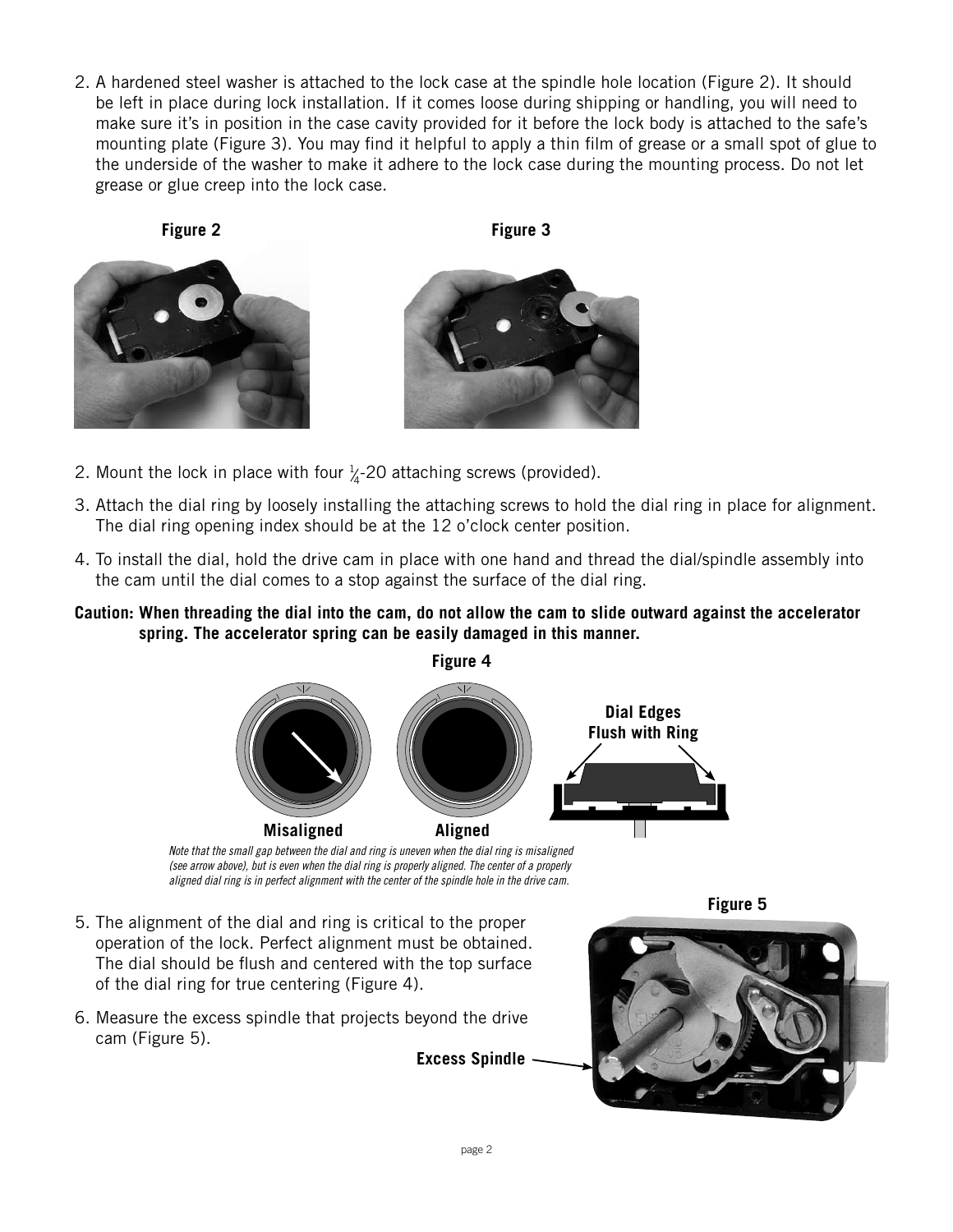- 7. Remove the dial, cut off the excess spindle, and remove any burrs from the end. You may also find that the spindle threads more easily into the drive cam after cutting if the spindle end is beveled slightly.
- 



- 9. Place a flat washer, the compression spring, and another flat washer over the spindle and into the recess at the dial hub (Figure 6).
- 10. Insert the dial into the lock, but remember that you should not allow the cam to slide outward against the accelerator spring, possibly damaging it. Hold the drive cam in place, positioned for its gate (Figure 7) to receive the nose of the drop lever, and thread the dial into the cam until the dial stops.



- 11. Turn the dial counterclockwise until zero is aligned with the opening index of the dial ring; then turn the dial one turn farther counterclockwise. When this is done, the proper spindle spline keyway and drive cam spline keyway should be closely aligned (vertical-up—VU, right-hand—RH, etc.).
- 12. Insert the spline key with the tip toward the edge of the cam. Tap it lightly. Be very careful to avoid striking the stainless steel roller that is attached to the top surface of the drive cam. With the spline key inserted fully, the dial must turn freely with no rubbing or interference.

# **Note: Before installing the lock's cover, check for proper in and out travel of the dial to make sure the accelerator spring operates correctly.**

- 13. Turn the dial at least one complete revolution in either direction and then stop at zero. The accelerator spring should now be in the loaded position.
- 14. Hold the cover in place on the lock and push the dial in at zero. Release the dial. Remove the cover and check the position of the accelerator spring. It should be in the released position. If the accelerator spring is not in the released position, the dial has not been backed out of the cam far enough, and the condition must be corrected. Remove the spline key, hold the cam, and rotate the dial one additional full turn counterclockwise. Install a new spline key and repeat steps 13 and 14.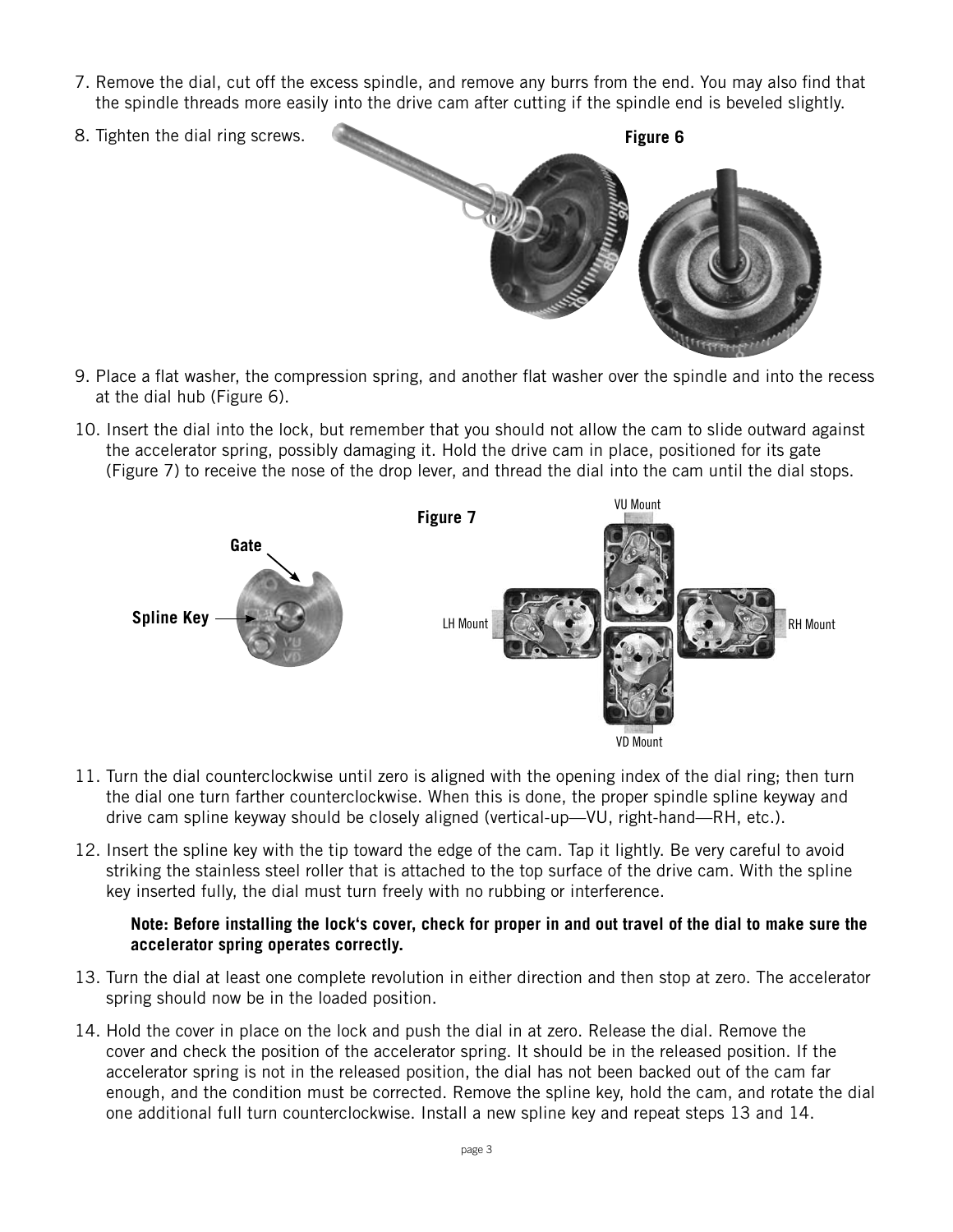- 15. Turn the dial at least one complete revolution in either direction; then stop at 50. The accelerator spring should now be in the loaded position.
- 16. Hold the lock cover in place and push the dial in at 50. The accelerator spring should not release. If the accelerator spring does release, the spindle must be turned clockwise into the cam one revolution and the lock checked again, beginning at step 13.
- 17. Dial the factory combination (4 times left to 50, right to 0, push in, let the dial out, turn right until the dial comes to a stop at about 85) and observe the drop lever falling into the drive cam. Repeat this step at least three times, checking to make sure the drop lever falls into the drive cam gate each time.
- 18. When the accelerator spring is operating properly, the cover may be attached to the lock and the Spy-Proof® dial cover installed.

# **INSTALLING THE SPY-PROOF® DIAL COVER**

The Spy-Proof® dial cover is attached to the dial ring at two points located on either side of the dial ring. The cover is attached using a 4-40 socket head cap screw (requiring a 3/32" hex driver) at each of the two locations. The Spy-Proof® cover does not need to be removed for changing the lock's combination.



# **INSTALLING THE SHORT BOLT**

For applications requiring the lock bolt to retract flush to the end of the lock case, install the

included short bolt as follows. The bolt change can be done before or after lock installation.



Use the change key rib or a large flat-blade screwdriver to loosen and remove the lever screw.



Holding the lever in place, and depressing the relock trigger arm as shown, remove the lock bolt.



Slide the short bolt into the lock case while holding down the relock trigger arm. Re-install the lever screw, being careful to move the lever as little as possible.



Tighten the lever screw firmly, using either the change key rib or a large flat-tip screwdriver.

# **DIALING THE COMBINATION TO OPEN THE LOCK**

Before operating the lock or changing the combination, read these instructions thoroughly.

On the dial ring are two index marks. The one at the top is for normal dialing and opening. The index to the left is provided for use only when changing the combination.

page 4 Turn the dial slowly and steadily. If, after turning the correct number of revolutions, any number is turned beyond the index mark, the entire series of combination numbers must be redialed. **You cannot back up to a number if you pass it when you meant to stop on it.** Each time a selected number is aligned with the opening index, it counts as one revolution, even if you only have to turn the dial a few numbers to achieve the initial alignment.

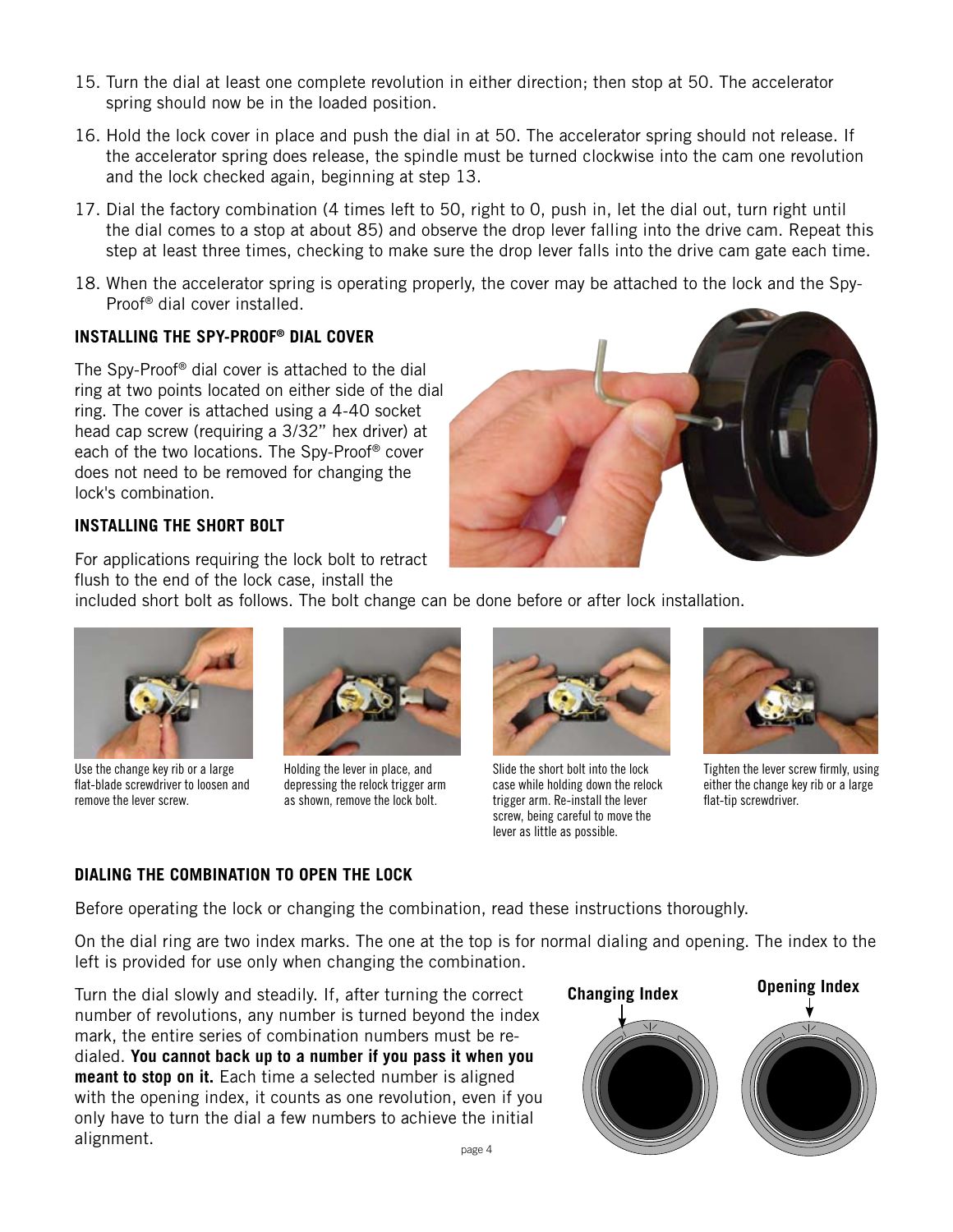# **CAUTION: The dial should not be pushed in until the combination has been dialed and the dial returned to zero at the opening index.**

# **TO UNLOCK ON A FACTORY COMBINATION**

- 1. Turn the dial counterclockwise (left), stopping when 50 is aligned with the opening index the fourth time.
- 2. Turn the dial clockwise (right), stopping when 0 is aligned with the opening index the first time.
- 3. With 0 aligned at the opening index, push the dial in firmly, then release it to activate the lever assembly.
- 4. Turn the dial clockwise until the bolt retracts. The dial should come to a positive stop at about 85. If the combination has been correctly dialed, the safe or cabinet may be opened.

# **TO LOCK**

Turn the dial counterclockwise (left) at least five complete revolutions for maximum security.

# **COMBINATION CHANGING FROM 50 - 0**

Make up a new combination, selecting three numbers of your own choosing. Do not set the third number of the combination between 90 and 99 or 0 and 10. This area is known as the *forbidden zone*. Adjacent combination numbers should be at least 5 numbers apart. Numbers that end with 0 or 5 should not be used for all combination numbers. Do not use strictly ascending (ex. 22-45-83) or descending (ex. 83-45- 22) combination sequences. Also, do not use numbers someone could easily guess.

# **Caution: Only use change key 6720-043-001 on the 2937 series lock. Other keys will not function properly and may damage the lock.**

- 1. Turn the dial counterclockwise, stopping when 50 is aligned with the changing index the fourth time.
- 2. Leave the dial on 50 at the changing index and insert the change key into the hole in the back of the lock. Insert the key until the wing is entirely inside the lock and the key comes to a positive stop.

# **WARNING: Never insert the change key into the lock when the cover is removed. Always be certain the change key is entirely within the lock before turning the key.**

- 3. Turn the key one quarter turn counterclockwise. With the change key in this position, turn the dial counterclockwise, stopping when the first number of the newly selected combination aligns with the changing index the **FOURTH** time.
- 4. Turn the dial clockwise, stopping when the second number of the combination is aligned with the changing index the **THIRD** time.
- 5. Turn the dial counterclockwise, stopping when the third number is aligned with the changing index the **SECOND** time. Holding the dial in this position, turn the change key one quarter turn clockwise to relock the wheels with the new combination installed. Remove the change key from the lock.

The new combination you have selected is now set. After changing the opening combination, the lock should be opened and locked several times with the safe door open. Once the new combination has been successfully tested, the safe door can be closed and locked.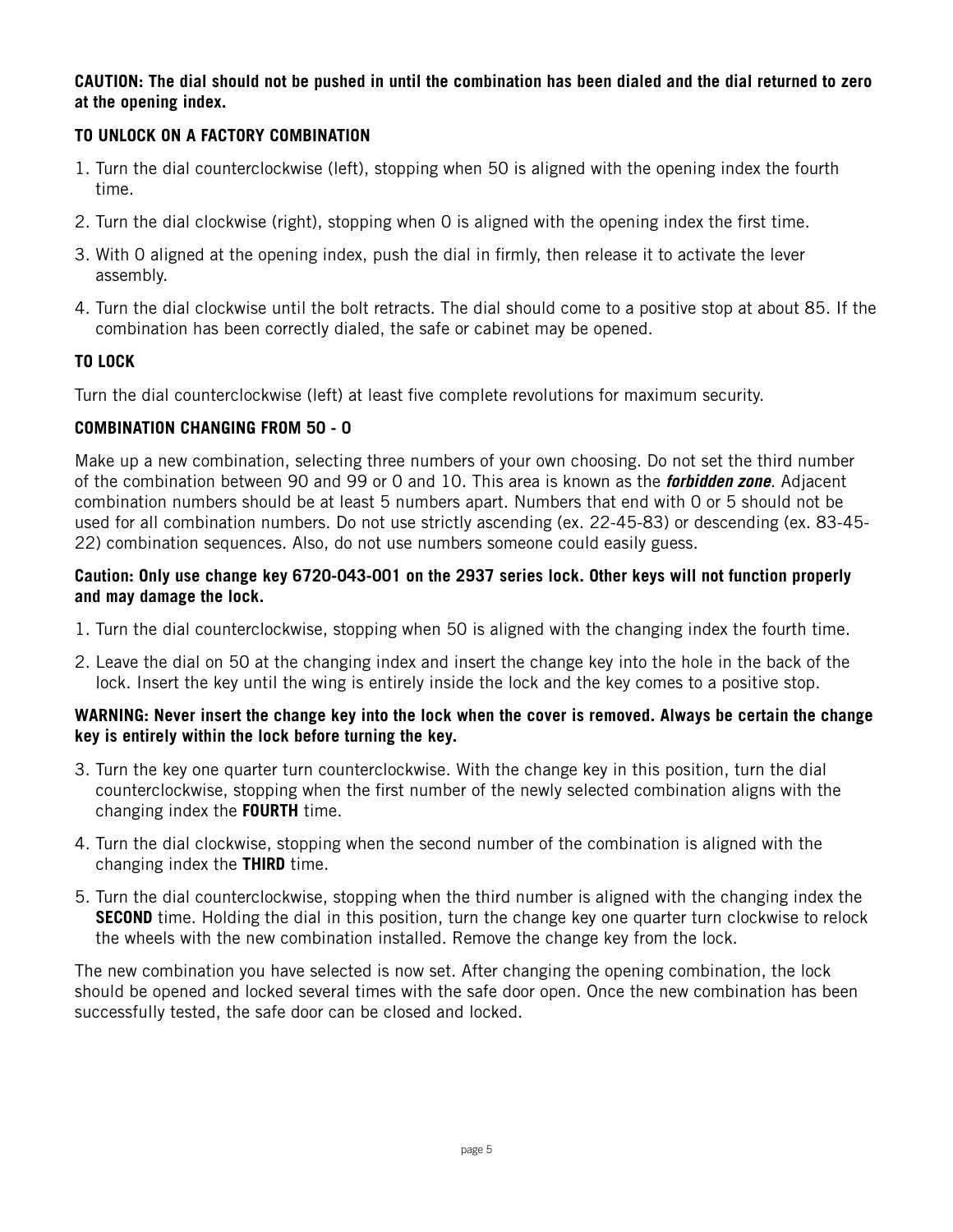# **TO UNLOCK ON A SAMPLE COMBINATION OF 50 - 25 - 50**

- 1. Turn the dial counterclockwise, stopping when 50 is aligned with the opening index the fourth time.
- 2. Turn the dial clockwise, stopping when 25 is aligned with the opening index the third time.
- 3. Turn the dial counterclockwise, stopping when 50 is aligned with the opening index the second time.
- 4. Turn the dial clockwise, stopping when 0 is aligned with the opening index the first time.
- 5. When 0 is aligned with the opening index, push the dial in firmly, then release it to activate the lever assembly.
- 6. Turn the dial farther clockwise until it comes to a positive stop near 85, indicating that the lock bolt has retracted. If the combination has been correctly dialed, the safe or cabinet may be opened.

This procedure can be used with any three number combination, substituting selected numbers for the numbers 50 - 25 - 50.

# **CAUTION: The dial should not be pushed in at 0 until all three numbers have been dialed and 0 is aligned with the opening index.**

# **COMBINATION CHANGING FROM A SAMPLE COMBINATION OF 50 - 25 - 50**

- 1. Turn the dial counterclockwise, stopping when 50 is aligned with the changing index the fourth time.
- 2. Turn the dial clockwise, stopping when 25 is aligned with the changing index the third time.
- 3. Turn the dial counterclockwise, stopping when 50 is aligned with the changing index the second time.
- 4. Leave the dial with the last number at the changing index and insert the change key in the hole in the back of the lock. Insert the key until the wing is entirely inside the lock and comes to a positive stop.
- 5. Turn the key one quarter turn counterclockwise. With the change key in this position, turn the dial counterclockwise, stopping when the first number of the newly selected combination aligns with he changing index the **FOURTH** time.
- 6. Turn the dial clockwise, stopping when the second number of the new combination is aligned with the changing index the **THIRD** time.
- 7. Turn the dial counterclockwise, stopping when the third number of the new combination is aligned with the changing index the **SECOND** time. Holding the dial in this position, turn the change key one quarter turn clockwise to relock the wheels with the new combination installed. Remove the change key from the lock.

The new combination you have selected is now set. After changing the opening combination, the lock should be opened and locked several times with the safe door open. Once the new combination has been successfully tested, the safe door can be closed and locked.

# **Important: Do not select codes such as birthdays or other predictable sequences that could provide a correlation between the user and the safe combination.**

# **TORQUE ADJUSTMENT**

The torque adjustment feature allows the wheel pack tension to be adjusted for maximum security. To adjust torque, remove the lock cover and insert a  $\frac{3}{32}$ " hex wrench into the adjusting gear (see Figure 1). ⁄ Turn clockwise to increase torque or counterclockwise to decrease torque. This adjustment should only be performed by a skilled technician using a specialized torque measuring tool.

*(continued on next page)*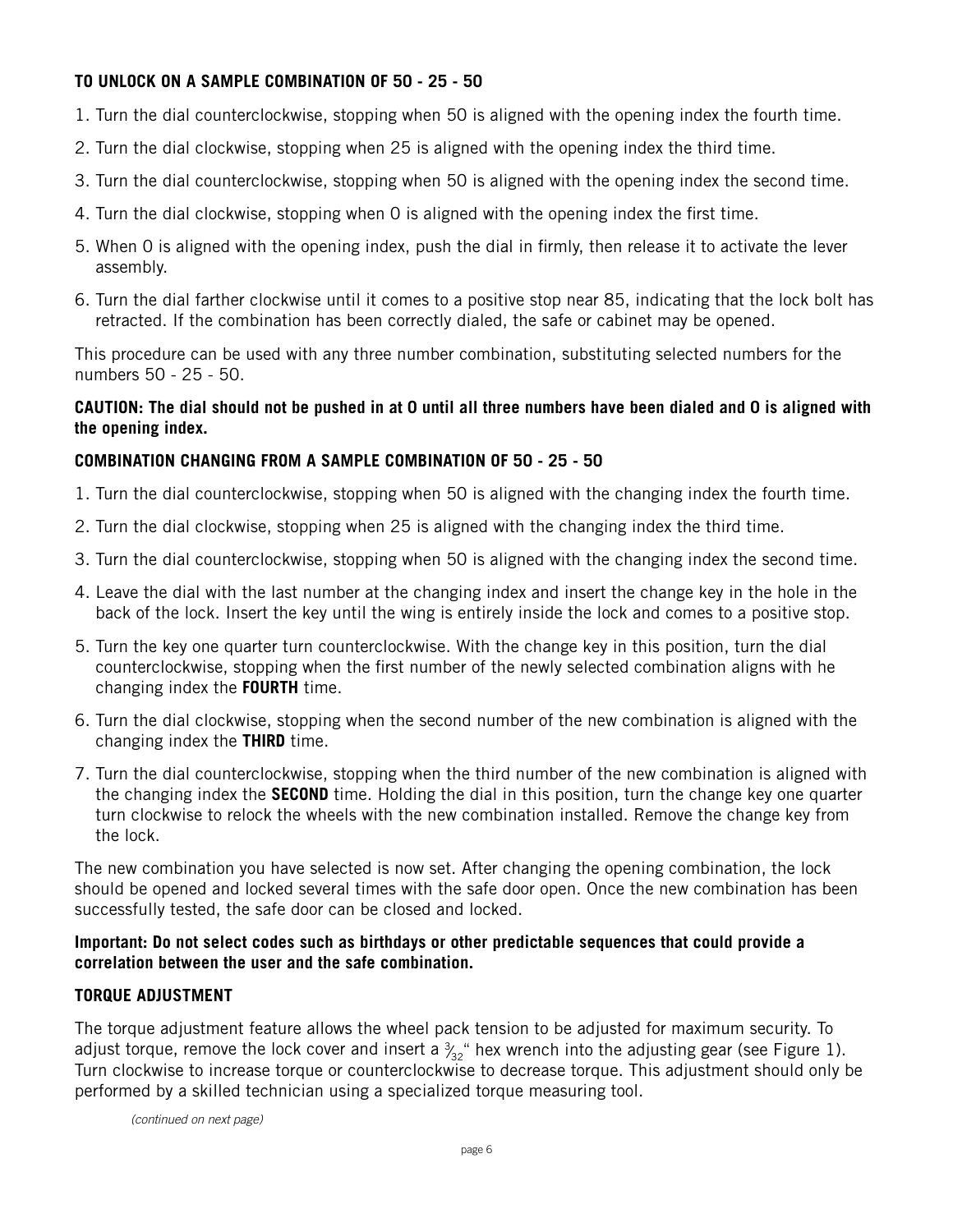# *Note: The model 2937 should not be adjusted to less than 16 or more than 24 inch-ounces of wheel pack torque.*

# **CAUTION: Whenever the lock's torque setting is changed, the combination must be reset.**

# **SERVICING (should only be performed by a qualified locksmith or safe technician)**

Periodic servicing will extend the life of your lock and is essential for maintaining security. To perform proper service, follow these instructions.

- 1. Remove the lock cover.
- 2. Remove the lever screw and lever assembly. Be sure to remove the lever control tension spring (small "Z" spring) so you won't misplace it.
- 3. Using a pair of side cutters, grip the head of the spline key as close as possible to the surface of the drive cam. Lift straight up, being careful not to bend the key. The edge of the case may be used for leverage as long as minimal force is used.
- 4. Unscrew the dial and spindle assembly from the lock. Remove the drive cam.
- 5. Remove the Spirolox® retainer from the top of the wheel post.
- 6. Remove the wheels and associated parts. Place them in sequence so they can be re-installed in the proper order.
- 7. Remove the lock bolt. The spring-loaded ball bearing under the bolt is staked into place and should not be removed.
- 8. Remove the dial and spindle assembly from the dial ring.

# **CAUTION: Remove the washers and spring from the dial carefully so they can be re-installed later.**

The lock is now completely disassembled and ready for servicing.

# **SERVICE AND REASSEMBLY**

- 1. Tighten the attaching screws for the dial ring and lock body.
- 2. Wipe each wheel, the wheel post, and other bearing surfaces clean. Wipe the complete interior of the lock case clean.

#### **Note: S&G recommends Shell Aeroshell 22® for lock lubrication. Use of other lubricants will void the product warranty.**

- 3. *Lightly* (means a thin film) grease the bolt where it normally rubs against the lock case. It will be necessary to depress the relock trigger to slide the bolt back into the case.
- 4. Be sure to carefully examine each wheel part as well as the cam and lever assembly to make sure nothing is worn or damaged.
- 5. *Lightly* grease the bearing surface of the wheel post and drive cam bearing. Replace the wheels and parts **exactly** as they were before disassembly. Reset the wheel pack torque to a value between 16 and 24 inch-ounces. Screw the dial/spindle assembly and cam together until snug. Hold the cam and turn the dial back one complete turn; then align the spline keyways. Insert the spline key. For proper key installation, see Figure 7 on page 3.

#### **IMPORTANT: It is recommended that a new spline key be used each time the lock is serviced.**

*(continued on next page)*